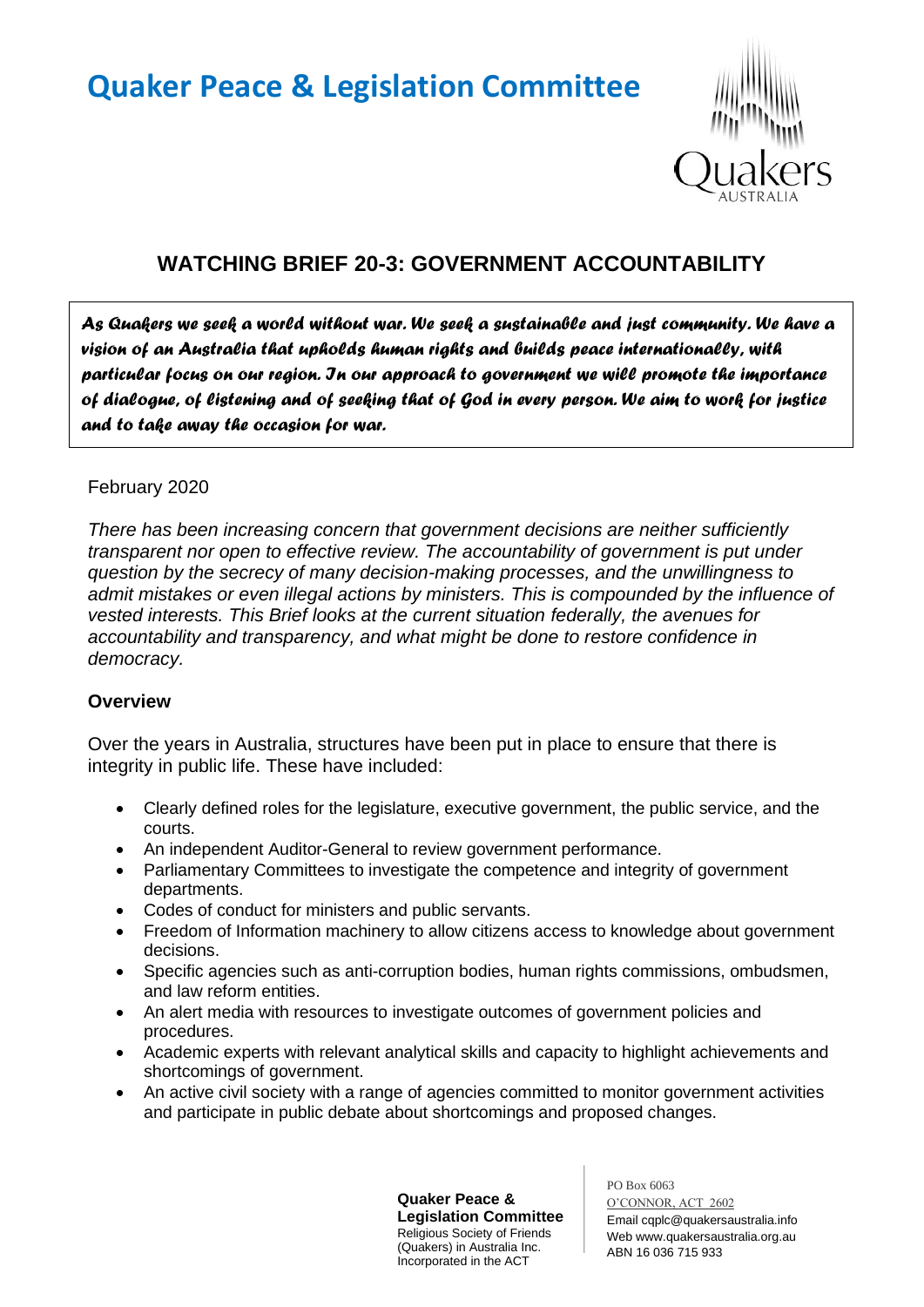# **Obstacles to Effective and Democratic Government**

In recent years, there have been numerous occasions when government integrity has been put at risk:

- A sense of impunity among government ministers when faced with questions about decisions, leading to refusal to explain how decisions have been made and to acknowledge mistakes or illegalities (e.g. sports grants, drought relief, robo-debt, letting of contracts).
- The increasing size of the ministerial staff who provide alternative advice to government from that of the public service and are usually prevented from appearing before any watchdog body (e.g. Parliamentary committees).
- The significant impact of large donations to political parties (details of which are often not available until well after they are given, if at all).
- The extent of overlap between lobbyists and political party officers and staffers.
- The unwillingness of the Australian Federal Police (AFP) to initiate thorough examination of complaints of inappropriate government action.
- The absence of a federal anti-corruption body with teeth to undertake proper and public investigations.
- Heavy restrictions on the rights of whistleblowers to be heard and protected against dismissal or sanction.
- Inadequate resourcing of auditing bodies (e.g. Auditor-General), and an unprecedented decision by the Attorney-General to forbid publication of part of an Auditor-General's report on a deference contract.

#### **Major Oversight Bodies**

Here is a brief description of the role of specific bodies charged with ensuring accountability and transparency:

- 1. Anti-Corruption Bodies. Most States and Territories have such agencies, with varying powers. Some (notably NSW) have wide powers to investigate bureaucrats and politicians, hold public hearings, and make referrals to the director of public prosecutions. Others (e.g. Qld, SA, WA, Tas, Vic, ACT) have public hearings when it is judged to be in the public interest. The NT can hold hearings but has not done so yet.
- 2. The Australian National Audit Office. The Auditor-General is an independent statutory officer of the Parliament under appropriate legislation, with responsibility for auditing Commonwealth agencies and reporting to Parliament. The office conducts performance audits, and is not subject to direction on whether or how to conduct audits. The ANAO has been subject to financial strictures because of the Government's efficiency dividend policy, and has reported an operating loss in 2018-19 of \$4.7m. Despite a recommendation from the Joint Parliamentary Committee of Public Accounts and Audit, no partial exemption from the policy has been given to ANAO, so its resources are stretched. There is now a move by some MPs and Senators to review the Auditor-General Act following Christian Porter MP (Attorney-General) preventing full disclosure of an audit report on the contract for new armoured vehicles.
- 3. Parliamentary Committees. There is a range of such committees, with the capacity to enquire into and report on any matters referred by Parliament. The Senate has the majority of committees, although there are also some joint committees. The committees have power to take evidence under oath, require attendance and call witnesses, seek documents, hold public or private hearings, and appoint sub-committees. The Parliament can choose to adopt or reject recommendations, so there is a partisan element to reports, sometimes reflecting the balance of membership.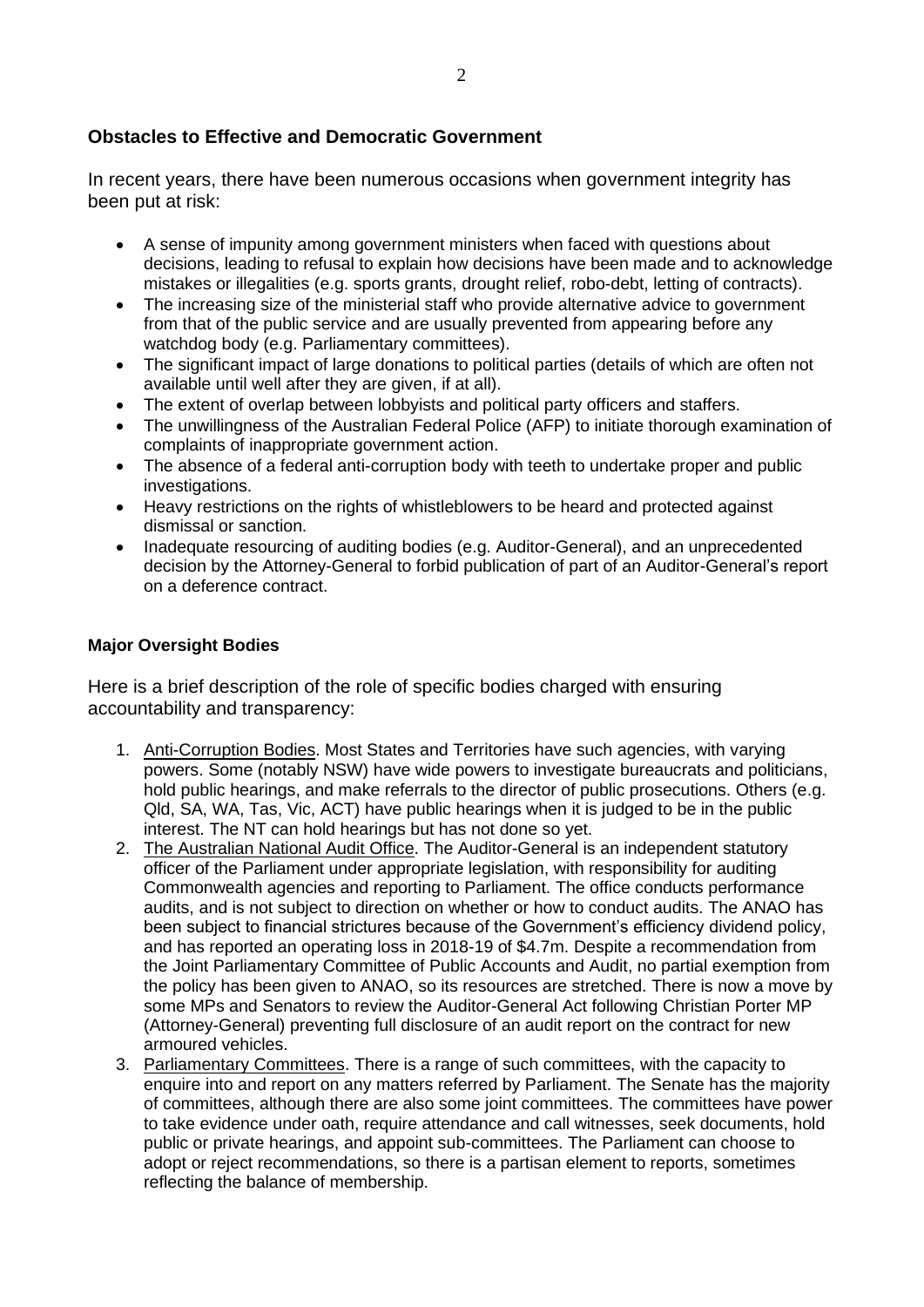- 4. Ombudsman. The Commonwealth Ombudsman is an independent investigator able to follow up complaints from citizens about government services (including the police). It has over 500,000 cases a year. Its aim is in advancing the public interest for the common good of the people to ensure safeguards for the community in dealing with Commonwealth agencies, to help resolve problems, and to influence government processes.
- 5. Freedom of Information. The legislation (passed in 1982) provides a legally enforceable right of access to government documents. It applies to ministers and most agencies. It allows individuals to see what information government holds about them and seek correction where needed. It ensures the community is better informed and can participate more fully in democratic processes. The effectiveness of this work is a matter of some controversy, because of the way government ministers and agencies use 'exemption' clauses in the legislation to redact information. Intelligence agencies are exempted from the FOI Act.
- 6. Australian Human Rights Commission. This is an independent statutory body that protects and promotes human rights in line with international law and covenants. It deals with complaints about discrimination owing to sex, race, disability, age, or political opinion. It makes submissions to parliament and government, and conducts research. Over the years it has had its resources trimmed be different governments, and has clashed with government on such issues as treatment of refugees.

# **Ministerial Rules**

The Statement of Ministerial Standards that appears on the website of the Department of Prime Minister and Cabinet includes the following principles:

- The people of Australia are entitled to expect that Ministers act with due regards for integrity, fairness, accountability, responsibility, and the public interest.
- Ministers must exercise authority and use resources according to their responsibilities.
- Ministers must act honestly and reasonably, taking account of the merits of the matter and the rights and interests of those involved.
- Ministers must accept accountability and ensure that their conduct is open to public scrutiny and explanation.
- Ministers must act in fact and appearance in accordance with these standards, and lead by example and integrity in public and private.
- Ministers must act to advance the public interest and the common good of the people of Australia.

Recent events suggest that this set of standards is not being enforced in a way that creates confidence that Ministers are taking them seriously enough.

## **Plans for Integrity Body at Federal Level**

Australia is one of 186 countries that are party to the International Convention Against Corruption, which came into force in 2005. It covers preventive measures, criminalization/law enforcement, international cooperation, asset recovery and technical assistance. Transparency International has a Corruptions Perception Index that ranks countries by their level of public sector corruption, according to experts and business people. The 2019 index shows that corruption is more pervasive in countries where big money can flow freely into electoral campaigns and governments listen to the voices of well-connected individuals. Australia has declined in the ranking in recent years to 12<sup>th</sup> with a score of 77 out of 100.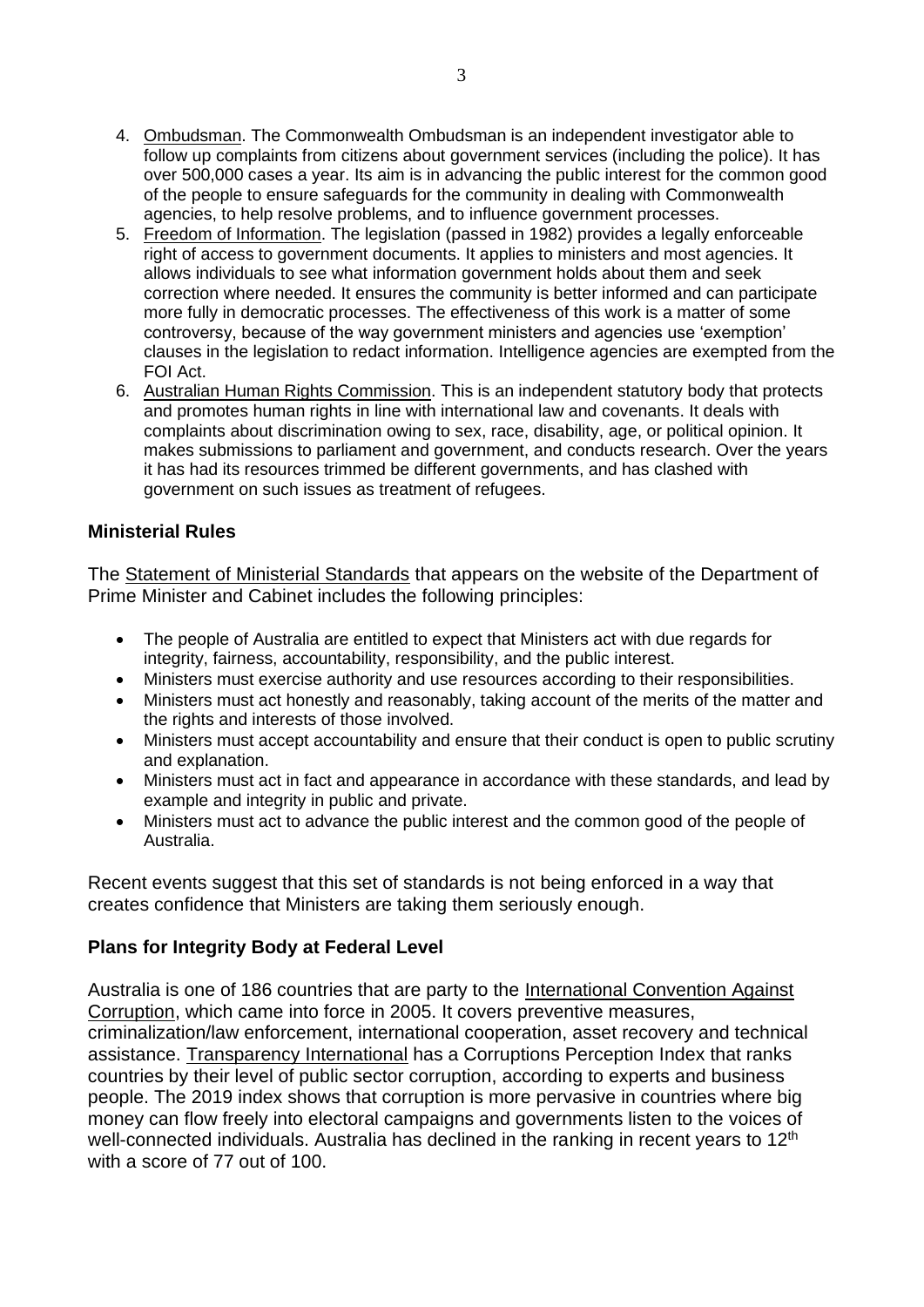Nine months after the 2018 federal election, the Electoral Commission has released data on political donations. Kate Griffiths and Danielle Wood of the Grattan Institute have reported (*The Conversation*, 4 February 2020) that "the data reveal that big money matters in Australia elections more than ever, and donations are highly concentrated among a small number of powerful individuals, businesses and unions". They say that the last five elections have shown that the party with the biggest war chest tends to form government, and they call for reforms to prevent wealthy interests from exercising too much influence. They propose lowering the disclosure threshold for donations from \$14,000 to \$5,000, and quick release of details of donations made. They also seek a cap on donations during campaigns. (This would prevent the excessive amount donated by Clive Palmer in the 2018 campaign).

Many other calls are being made for an independent watchdog at federal level, as a means of increasing public confidence in public administration. The recent Thodey report into the public service (commissioned by Malcolm Turnbull when PM) is seen by some observers such as Paddy Gourlay (*The Canberra Times*, 5 February) to be weak in its analysis, and the government has already rejected its recommendations concerning the tenure of Secretaries, the reform of pay and conditions, a code of conduct for ministerial staff, and having the periodic Intergenerational report prepared by the Parliamentary Budget office. Maria Maley (*The Canberra Times*, 5 February) has reinforced this criticism by pointing out that the current standards expected of ministerial staff are poorly supervised by the Department of Prime Minister & Cabinet, leading to "increased dominance of political actors in the considerations of government". She advocates returning the names of advisers to the Commonwealth Directory to increase transparency. The Public Service Commissioner Peter Woolcott has called for ministerial advisers "to be given clearer instruction on their role and how they relate to the public service" (*The Canberra Times*, 18 February 2020).

The Federal Government's promised legislation is for a Commonwealth Integrity Commission (CIC) that would operate outside public view, make no public findings, hold no public hearings, and refer specific items to prosecutors for action. The Greens Party recently persuaded the Senate to pass its own stronger version –supported by Labor, Centre Alliance and Jackie Lambie (with One Nation abstaining). Stephen Charles (*The Canberra Times*, 7 February) – a former judge – referred to the recent sports grants affairs and said "The Coalition's failure to show any contrition means this will be a stain on the government's reputation. Governments of both persuasions have shown willingness to use their control of money for political advantage. There is no adequate control of political donations, lobbying, and the revolving door of ministers, and totally inadequate freedom of information". He calls for a national integrity commission that will restrain and check government.

## **Media, Academics and Whistleblowers**

Investigative journalism has been very important to maintaining public awareness of government decisions, both positive and negative. It is concerning that the resources devoted to this work are under threat through reduced funds invested by media organisations in investigative journalism. In addition, the pressures on journalists have increased owing to the proliferation of anti-terrorism legislation, greater secrecy in government, harassment of journalists by the police on the initiative of government. This pressure extends to whistleblowers, who are finding it harder to speak out without significant personal and financial cost. Even academics, operating in the 'independent'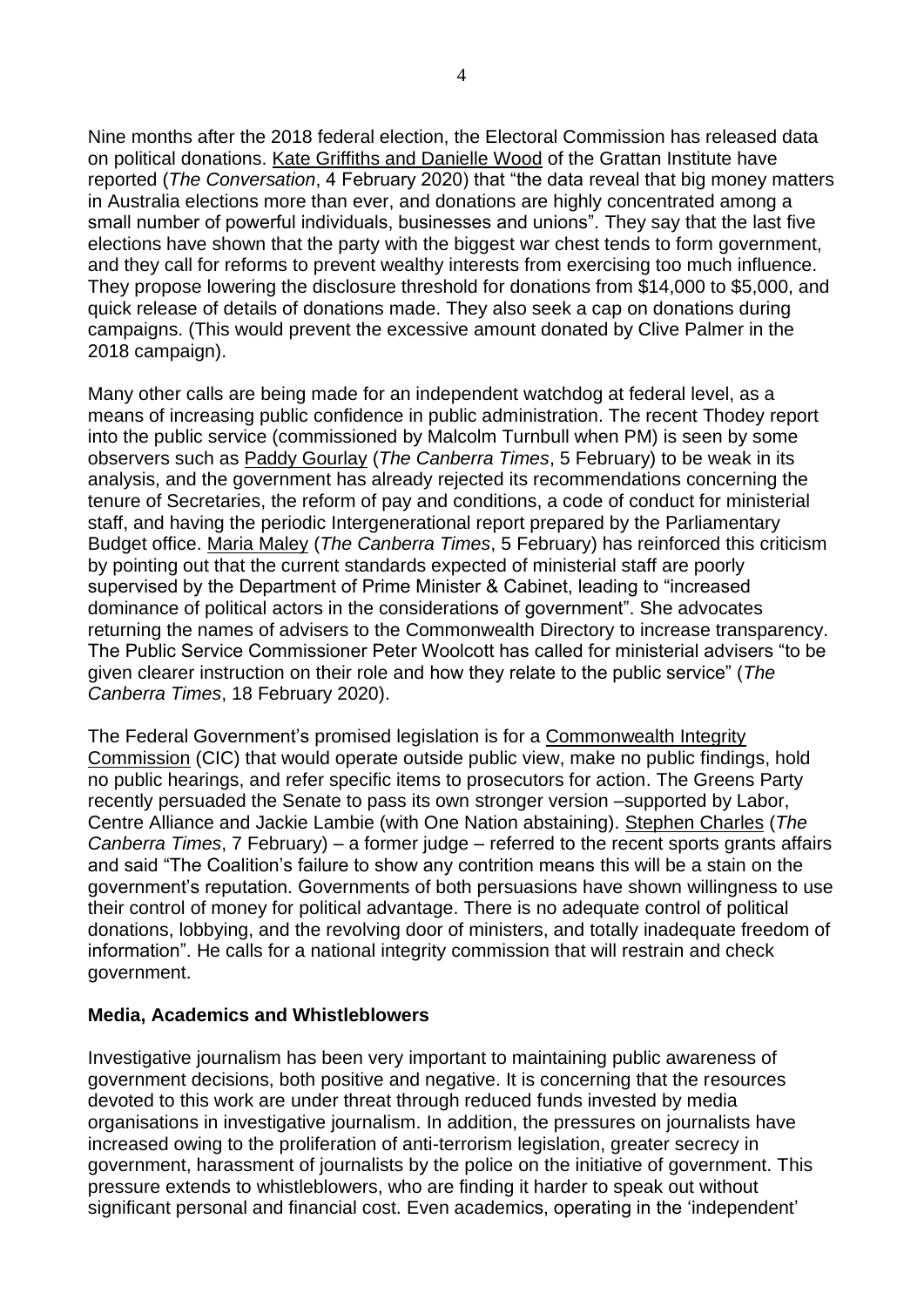environment of scholarship, find it more difficult to tackle controversial topics that may bring unwanted attention to their institution and themselves.

# **Quaker Perspectives**

Quakers try to live according to the deepest truth we know, and we connect most deeply to this in the stillness of worship. This means speaking the truth at all times, including to people in positions of power. As we are guided by integrity, so we expect to see it in public life.

We are enjoined to participate in the public life of our communities, to use money with discretion and responsibility, to be wary of activity that is potentially corrupting, and to resist pressure to lower our standards of integrity. In the words of our founder George Fox (1656): *"be patterns, be examples in all countries, places, islands, nations, wherever you come, that your carriage and life may preach among all sorts of people, and to them; then you will come to walk cheerfully over the world, answering that of God in every one".*

As citizens we are part of the setting in which our political representatives operate. We can seek opportunities to work individually and with others to draw attention to the importance of government accountability and transparency. This can include:

- Raising questions with our political parties and representatives about strengthening the standards of behaviour by those in public office.
- Identifying ways in which codes of conduct for politicians can be enhanced and monitored.
- Supporting investigative journalists and whistleblowers who are harassed for their truth-telling.
- Supporting (when in contact with MPs and Senators) a review of the role of the Auditor-General by the Parliamentary Joint Committee of Public Accounts and Audit.
- Taking part in public events that draw attention to failures in public administration, and giving evidence to enquiries into accountability and transparency.
- Advocating alternative processes for community participation in government decision-making such as citizens' assemblies/juries.

# **Canberra, February 2020**

## References

Adrian Rollins, Watchdog Chafes against its Funding Leash (*The Informant, Canberra Times, 5 February 2020*).

Maria Maley, Ministerial Advisers Shrouded in Secrecy (*The Informant, Canberra Times, 5 February 2020*).

Paddy Gourley, Disappointing Thodey Review Falls Well Short (*The Informant, Canberra Times, 5 February 2020*).

Kate Griffiths & Danielle Wood, How Big Money Influenced the 2019 Federal Election (*The Conversation, 4 February 2020*).

Stephen Charles, McKenzie is the Sacrificial Lamb, but Corruption runs Deep (*The Canberra Times, 7 February 2020*).

Nick Bonyhady, What is the Corruption Body in your State? (*Sydney Morning Herald, 14 October 2019*).